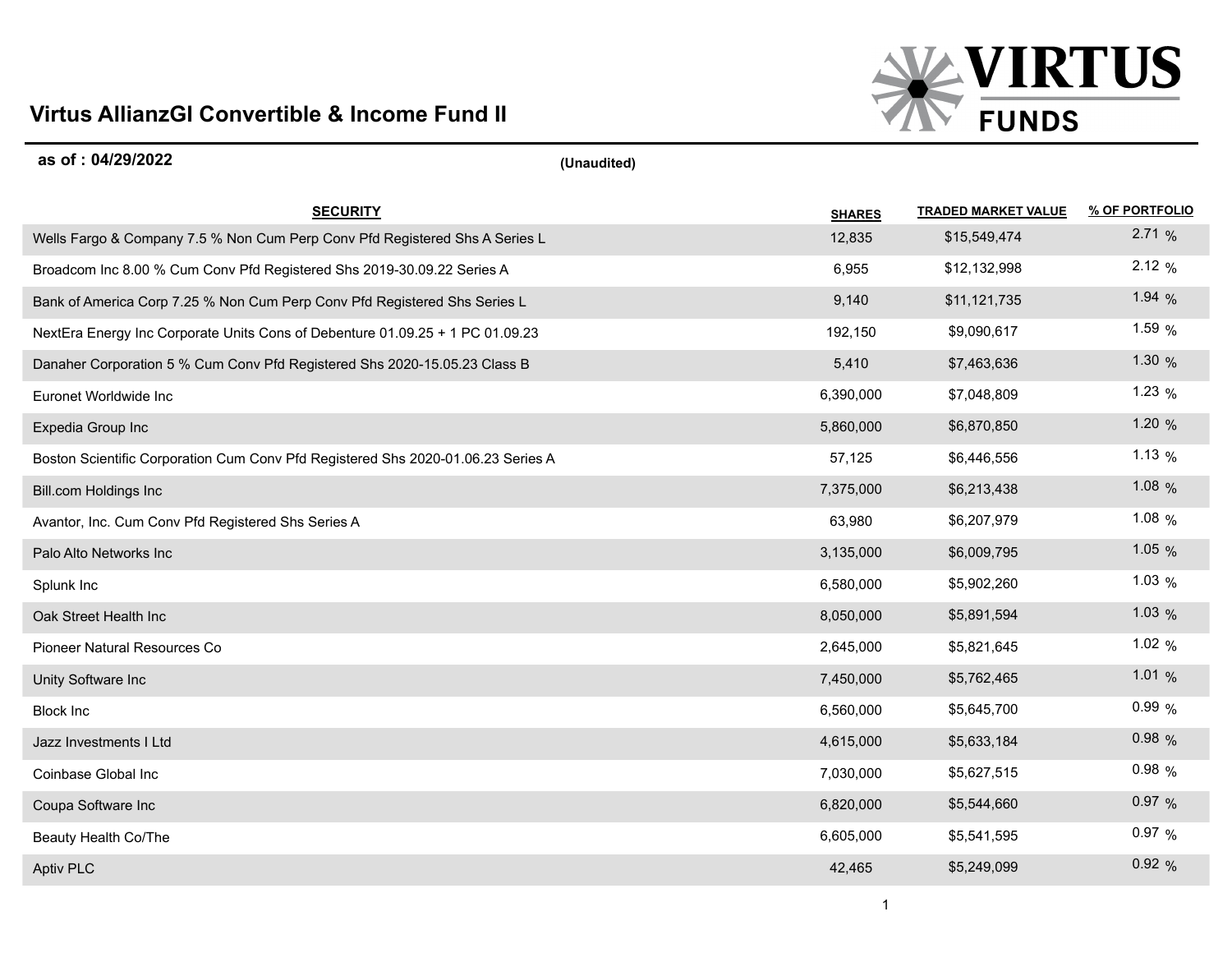| <b>SECURITY</b>                                                                 | <b>SHARES</b> | <b>TRADED MARKET VALUE</b> | % OF PORTFOLIO |
|---------------------------------------------------------------------------------|---------------|----------------------------|----------------|
| Uber Technologies Inc                                                           | 5,880,000     | \$5,077,380                | 0.89%          |
| Southwest Airlines Co. 1.25% 01-MAY-2025                                        | 3,685,000     | \$5,031,868                | $0.88\%$       |
| Airbnb Inc                                                                      | 5,480,000     | \$5,022,420                | $0.88\%$       |
| T-Mobile US, Inc 2020 Cash Mandatory Exchangeable Trust                         | 4,565         | \$4,989,910                | 0.87%          |
| Vail Resorts Inc                                                                | 5,185,000     | \$4,877,141                | 0.85%          |
| <b>Twitter Inc</b>                                                              | 5,140,000     | \$4,854,730                | 0.85%          |
| Teladoc Health Inc                                                              | 6,400,000     | \$4,745,600                | 0.83%          |
| Enphase Energy Inc                                                              | 5,010,000     | \$4,714,410                | 0.82%          |
| Snap Inc                                                                        | 5,875,000     | \$4,661,813                | 0.81%          |
| Liberty Media Corp. 0.5% 01-DEC-2050                                            | 3,585,000     | \$4,647,953                | 0.81%          |
| Booking Holdings Inc                                                            | 3,305,000     | \$4,593,950                | 0.80%          |
| BofA Finance LLC 0.125% 01-SEP-2022                                             | 4,515,000     | \$4,503,713                | 0.79%          |
| Confluent Inc                                                                   | 5,755,000     | \$4,408,330                | $0.77\%$       |
| Match Group FinanceCo 2, Inc. 0.875% 15-JUN-2026                                | 3,810,000     | \$4,356,735                | 0.76%          |
| Ford Motor Co                                                                   | 4,080,000     | \$4,330,920                | $0.76\%$       |
| <b>NCL Corp Ltd</b>                                                             | 4,935,000     | \$4,310,723                | 0.75%          |
| Cloudflare Inc                                                                  | 4,930,000     | \$4,301,425                | 0.75%          |
| JPMorgan Chase Bank, NA (New York Branch) 0.125% 01-JAN-2023                    | 3,945,000     | \$3,877,935                | 0.68%          |
| Southern Co Corporate Unit Cons of 1/40 Nts 01.08.24 + 1/40 Nts 01.08.27 + 1 PC | 70,610        | \$3,874,371                | $0.68\%$       |
| Sea Ltd                                                                         | 5,005,000     | \$3,766,263                | $0.66\%$       |
| Insulet Corporation 0.375% 01-SEP-2026                                          | 3,005,000     | \$3,696,150                | 0.65%          |
| Liberty Media Corp. 1.375% 15-OCT-2023                                          | 2,840,000     | \$3,692,000                | 0.64%          |
| II-VI Incorporated 0.25% 01-SEP-2022                                            | 2,725,000     | \$3,603,813                | $0.63\%$       |
| Wayfair Inc                                                                     | 4,775,000     | \$3,565,167                | 0.62%          |
| Caesars Entertainment Inc, 6.2500% 07/01/2025                                   | 3,515,000     | \$3,553,208                | 0.62%          |
| Etsy Inc                                                                        | 4,465,000     | \$3,549,675                | 0.62%          |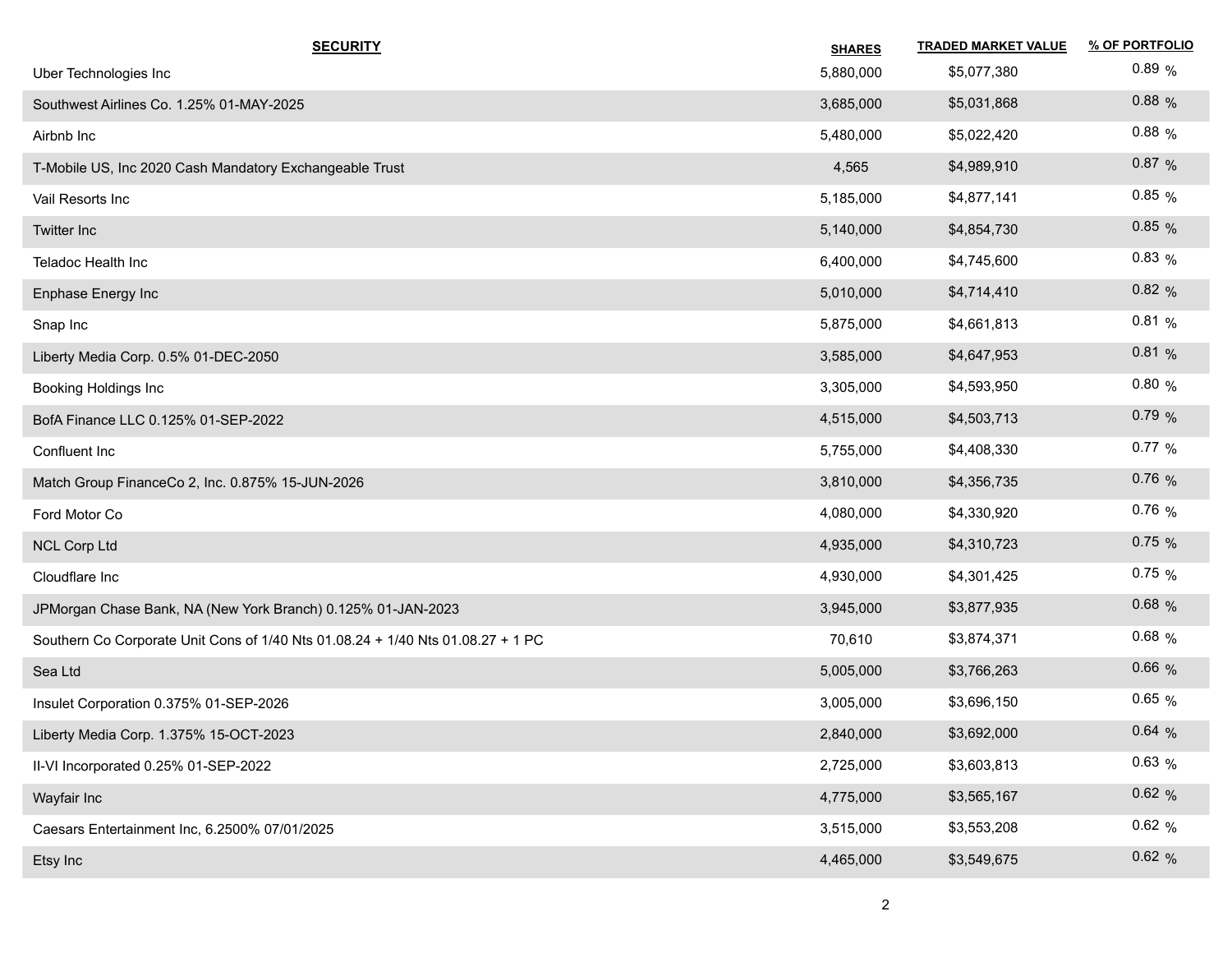| <b>SECURITY</b>                                                                 | <b>SHARES</b> | <b>TRADED MARKET VALUE</b> | % OF PORTFOLIO |
|---------------------------------------------------------------------------------|---------------|----------------------------|----------------|
| Royal Caribbean Cruises Ltd                                                     | 3,070,000     | \$3,532,035                | 0.62%          |
| Workday, Inc. 0.25% 01-OCT-2022                                                 | 2,470,000     | \$3,497,520                | 0.61%          |
| fuboTV Inc                                                                      | 5,595,000     | \$3,259,088                | $0.57\%$       |
| NeoGenomics Inc                                                                 | 3,720,000     | \$3,157,350                | $0.55\%$       |
| Marathon Digital Holdings Inc                                                   | 5,375,000     | \$3,130,938                | $0.55\%$       |
| Exact Sciences Corporation 0.375% 01-MAR-2028                                   | 3,875,000     | \$3,115,500                | 0.54%          |
| Pebblebrook Hotel Trust 1.75% 15-DEC-2026                                       | 2,730,000     | \$3,088,995                | 0.54%          |
| <b>Burlington Stores Inc</b>                                                    | 2,560,000     | \$3,070,400                | 0.54%          |
| Dexcom Inc                                                                      | 2,890,000     | \$3,021,856                | $0.53\%$       |
| Tenet Healthcare Corp, 6.1250% 10/01/2028                                       | 3,120,000     | \$2,995,044                | 0.52%          |
| <b>CCF Holdings LLC</b>                                                         | 6,367,079     | \$2,992,527                | 0.52%          |
| Affirm Holdings Inc                                                             | 4,505,000     | \$2,980,058                | 0.52%          |
| Amkor Technology Inc, 6.6250% 09/15/2027                                        | 2,925,000     | \$2,976,188                | 0.52%          |
| <b>DISH Network Corp</b>                                                        | 3,455,000     | \$2,962,663                | 0.52%          |
| Okta Inc                                                                        | 3,315,000     | \$2,958,638                | 0.52%          |
| DraftKings Inc/Nevada                                                           | 4,435,000     | \$2,947,058                | 0.51%          |
| American Airlines Group Inc                                                     | 2,095,000     | \$2,921,478                | 0.51%          |
| CHS/Community Health Systems Inc, 6.0000% 01/15/2029                            | 3,090,000     | \$2,920,637                | 0.51%          |
| Spotify USA Inc                                                                 | 3,455,000     | \$2,813,235                | 0.49%          |
| NextEra Energy, Inc. Corporate Units Cons of Debenture 01.03.25 + 1 PC 01.03.23 | 59,355        | \$2,784,343                | 0.49%          |
| Lucid Group Inc                                                                 | 3,960,000     | \$2,732,400                | 0.48%          |
| Enphase Energy Inc                                                              | 2,860,000     | \$2,719,860                | 0.47%          |
| ON Semiconductor Corp                                                           | 2,275,000     | \$2,715,872                | 0.47%          |
| Zscaler Inc                                                                     | 1,815,000     | \$2,694,368                | 0.47%          |
| Akamai Technologies, Inc. 0.125% 01-MAY-2025                                    | 2,150,000     | \$2,691,800                | 0.47%          |
| SoFi Technologies Inc                                                           | 3,955,000     | \$2,652,223                | 0.46%          |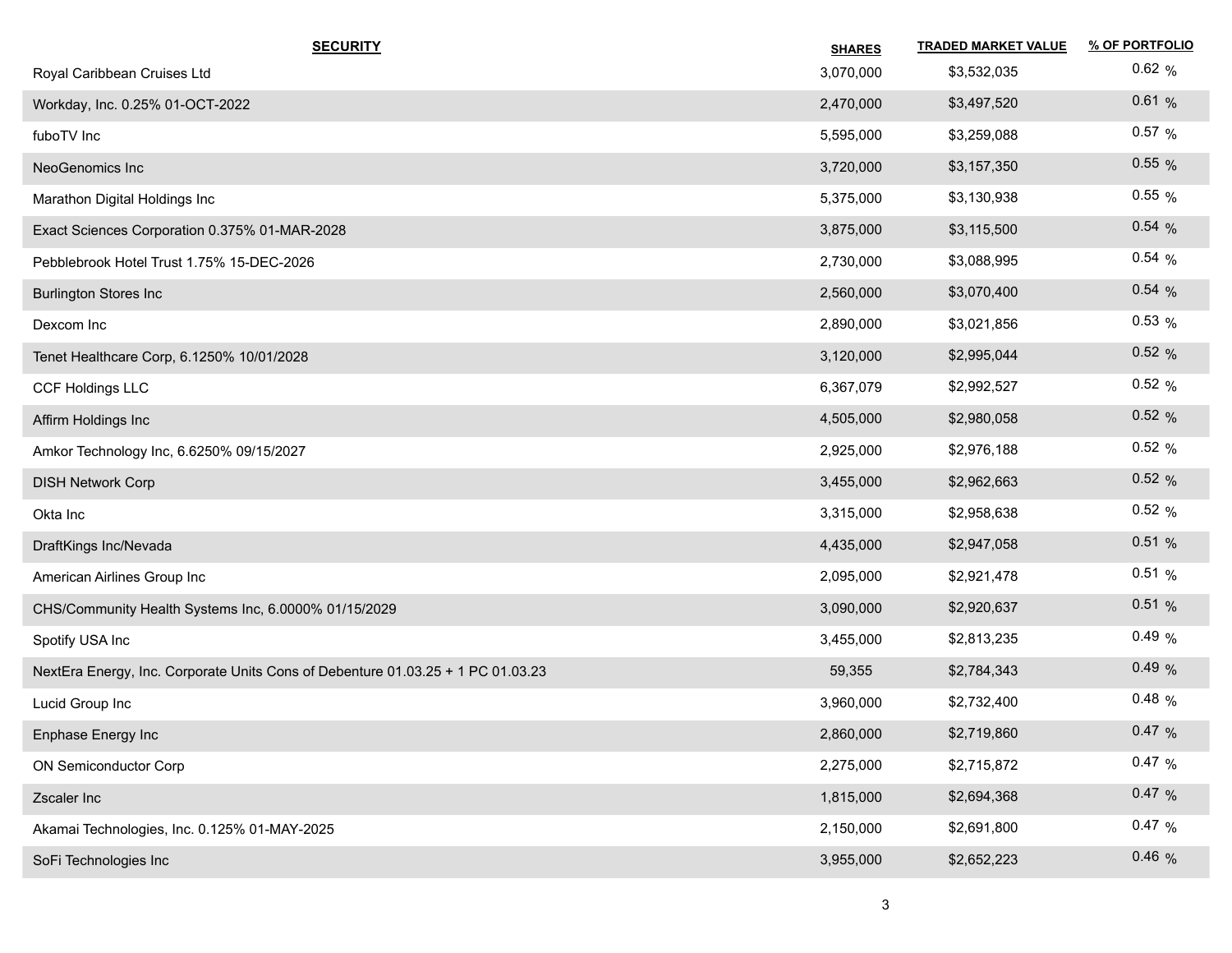| <b>SECURITY</b>                                                                   | <b>SHARES</b> | <b>TRADED MARKET VALUE</b> | % OF PORTFOLIO |
|-----------------------------------------------------------------------------------|---------------|----------------------------|----------------|
| 3D Systems Corp                                                                   | 3,460,000     | \$2,556,940                | 0.45%          |
| LiveStyle Inc. Series B Preferred                                                 | 25,188        | \$2,518,800                | 0.44%          |
| <b>DISH Network Corp</b>                                                          | 2,745,000     | \$2,477,363                | 0.43%          |
| Shift4 Payments Inc                                                               | 3,020,000     | \$2,458,280                | 0.43%          |
| Clarios Global LP / Clarios US Finance Co, 8.5000% 05/15/2027                     | 2,325,000     | \$2,323,559                | 0.41%          |
| International Game Technology PLC, 6.2500% 01/15/2027                             | 2,260,000     | \$2,294,736                | 0.40%          |
| Owens-Brockway Glass Container Inc, 6.6250% 05/13/2027                            | 2,315,000     | \$2,280,275                | 0.40%          |
| Stride Inc                                                                        | 2,150,000     | \$2,215,575                | 0.39%          |
| Ford Motor Co, 9.0000% 04/22/2025                                                 | 1,970,000     | \$2,195,260                | $0.38\%$       |
| Middleby Corp/The                                                                 | 1,665,000     | \$2,173,866                | $0.38\%$       |
| Clarivate PLC                                                                     | 33,340        | \$2,151,430                | $0.38\%$       |
| Snap Inc                                                                          | 2,445,000     | \$2,143,043                | 0.37%          |
| Occidental Petroleum Corp, 6.6250% 09/01/2030                                     | 1,930,000     | \$2,091,638                | 0.37%          |
| Ford Motor Co, 9.6250% 04/22/2030                                                 | 1,705,000     | \$2,084,363                | 0.36%          |
| Performance Food Group Inc, 5.5000% 10/15/2027                                    | 2,135,000     | \$2,071,857                | 0.36%          |
| Sprint Corp, 7.6250% 03/01/2026                                                   | 1,900,000     | \$2,063,742                | 0.36%          |
| WESCO Distribution Inc, 7.2500% 06/15/2028                                        | 1,980,000     | \$2,044,350                | $0.36\%$       |
| GFL Environmental Inc Tangible Equity Units Cons of Note 15.03.25 + 1 PC 15.03.23 | 29,705        | \$2,033,307                | $0.35\%$       |
| DISH DBS Corp, 7.3750% 07/01/2028                                                 | 2,320,000     | \$2,028,562                | $0.35\%$       |
| Hughes Satellite Systems Corp, 6.6250% 08/01/2026                                 | 2,010,000     | \$1,999,950                | $0.35\%$       |
| Iron Mountain Inc, 5.2500% 07/15/2030                                             | 2,180,000     | \$1,998,057                | $0.35\%$       |
| Occidental Petroleum Corp, 5.5500% 03/15/2026                                     | 1,940,000     | \$1,988,500                | $0.35\%$       |
| SeaWorld Parks & Entertainment Inc, 5.2500% 08/15/2029                            | 2,180,000     | \$1,983,626                | $0.35\%$       |
| NIO Inc                                                                           | 2,535,000     | \$1,964,556                | 0.34%          |
| CNX Resources Corp, 7.2500% 03/14/2027                                            | 1,885,000     | \$1,926,904                | 0.34%          |
| Lumentum Holdings Inc                                                             | 2,150,000     | \$1,900,600                | $0.33\%$       |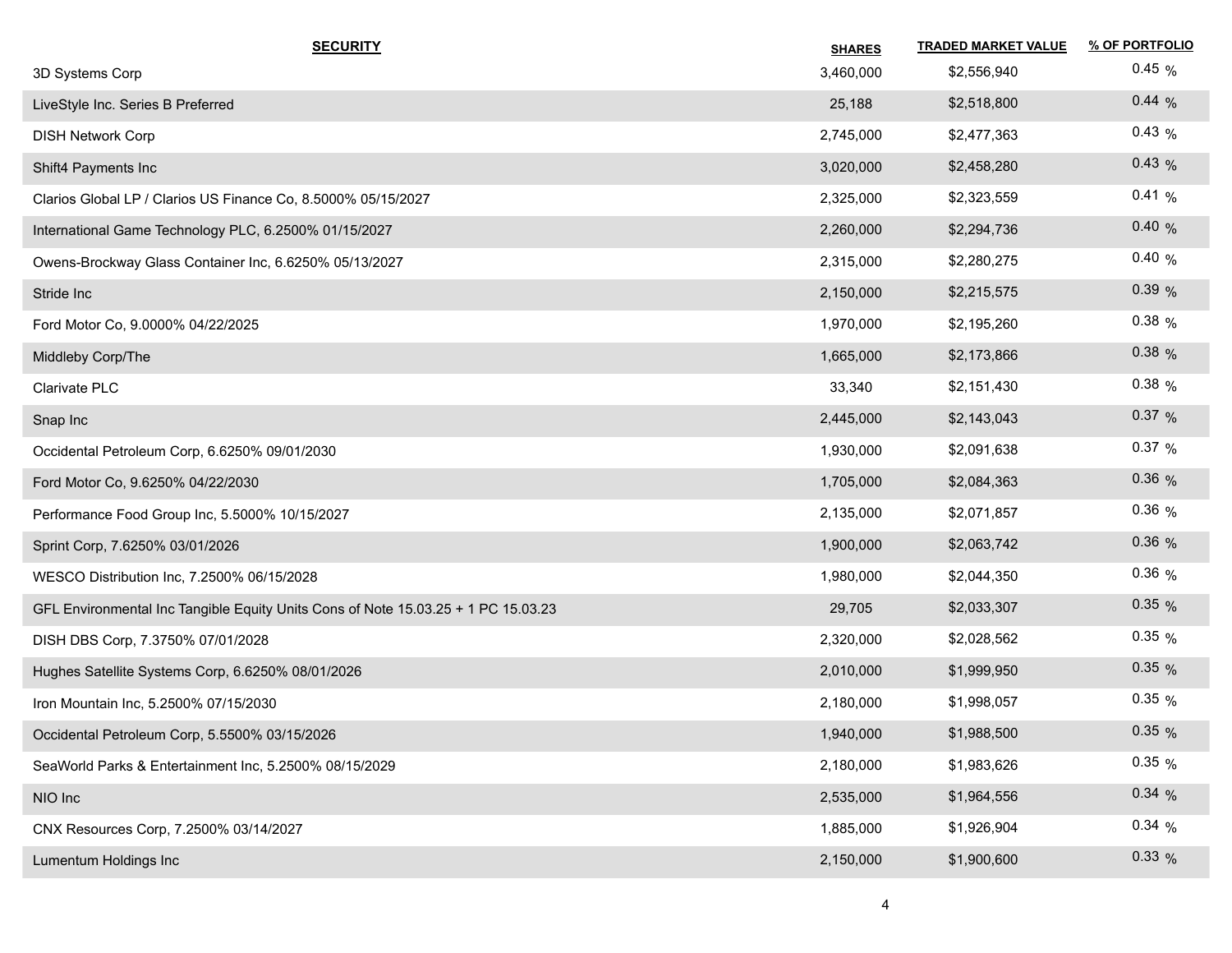| <b>SECURITY</b>                                                                         | <b>SHARES</b> | <b>TRADED MARKET VALUE</b> | % OF PORTFOLIO |
|-----------------------------------------------------------------------------------------|---------------|----------------------------|----------------|
| Bausch Health Americas Inc, 8.5000% 01/31/2027                                          | 2,000,000     | \$1,892,540                | $0.33\%$       |
| NCL Corp Ltd, 5.8750% 03/15/2026                                                        | 2,030,000     | \$1,875,334                | $0.33\%$       |
| CSC Holdings LLC, 7.5000% 04/01/2028                                                    | 2,030,000     | \$1,871,356                | $0.33\%$       |
| Nutanix Inc                                                                             | 2,335,000     | \$1,868,000                | $0.33\%$       |
| Targa Resources Partners LP / Targa Resources Partners Finance Corp, 6.8750% 01/15/2029 | 1,750,000     | \$1,845,638                | 0.32%          |
| TransDigm Inc, 6.3750% 06/15/2026                                                       | 1,835,000     | \$1,811,971                | 0.32%          |
| Zillow Group, Inc. 2.75% 15-MAY-2025                                                    | 1,755,000     | \$1,809,405                | 0.32%          |
| i3 Verticals LLC                                                                        | 1,840,000     | \$1,792,160                | 0.31%          |
| United Rentals North America Inc, 5.2500% 01/15/2030                                    | 1,830,000     | \$1,775,100                | 0.31%          |
| Jazz Securities DAC, 4.3750% 01/15/2029                                                 | 1,925,000     | \$1,773,406                | 0.31%          |
| SS&C Technologies Inc, 5.5000% 09/30/2027                                               | 1,770,000     | \$1,734,671                | 0.30%          |
| Lumentum Holdings, Inc. 0.5% 15-DEC-2026                                                | 1,645,000     | \$1,720,012                | 0.30%          |
| USA Compression Partners LP / USA Compression Finance Corp, 6.8750% 09/01/2027          | 1,750,000     | \$1,710,293                | 0.30%          |
| Horizon Therapeutics USA Inc, 5.5000% 08/01/2027                                        | 1,710,000     | \$1,709,624                | 0.30%          |
| Etsy Inc                                                                                | 1,960,000     | \$1,697,360                | 0.30%          |
| American Airlines Inc, 11.7500% 07/15/2025                                              | 1,475,000     | \$1,696,250                | 0.30%          |
| Cleveland-Cliffs Inc, 5.8750% 06/01/2027                                                | 1,695,000     | \$1,686,525                | 0.29%          |
| PDC Energy Inc, 5.7500% 05/15/2026                                                      | 1,675,000     | \$1,630,043                | 0.28%          |
| Koppers Inc, 6.0000% 02/15/2025                                                         | 1,650,000     | \$1,596,375                | $0.28\%$       |
| Stanley Black & Decker Inc Units Cons of 1 PC + 1/10 0% CCRPP Rg-D                      | 20,310        | \$1,596,163                | $0.28\%$       |
| Nexstar Media Inc, 5.6250% 07/15/2027                                                   | 1,640,000     | \$1,595,933                | $0.28\%$       |
| Royal Caribbean Cruises Ltd                                                             | 1,290,000     | \$1,588,377                | $0.28\%$       |
| Terex Corp, 5.0000% 05/15/2029                                                          | 1,715,000     | \$1,575,982                | $0.28\%$       |
| Halozyme Therapeutics Inc                                                               | 1,835,000     | \$1,574,659                | 0.27 %         |
| Directv Financing LLC / Directv Financing Co-Obligor Inc, 5.8750% 08/15/2027            | 1,670,000     | \$1,571,888                | 0.27 %         |
| NGL Energy Operating LLC / NGL Energy Finance Corp, 7.5000% 02/01/2026                  | 1,665,000     | \$1,568,572                | 0.27 %         |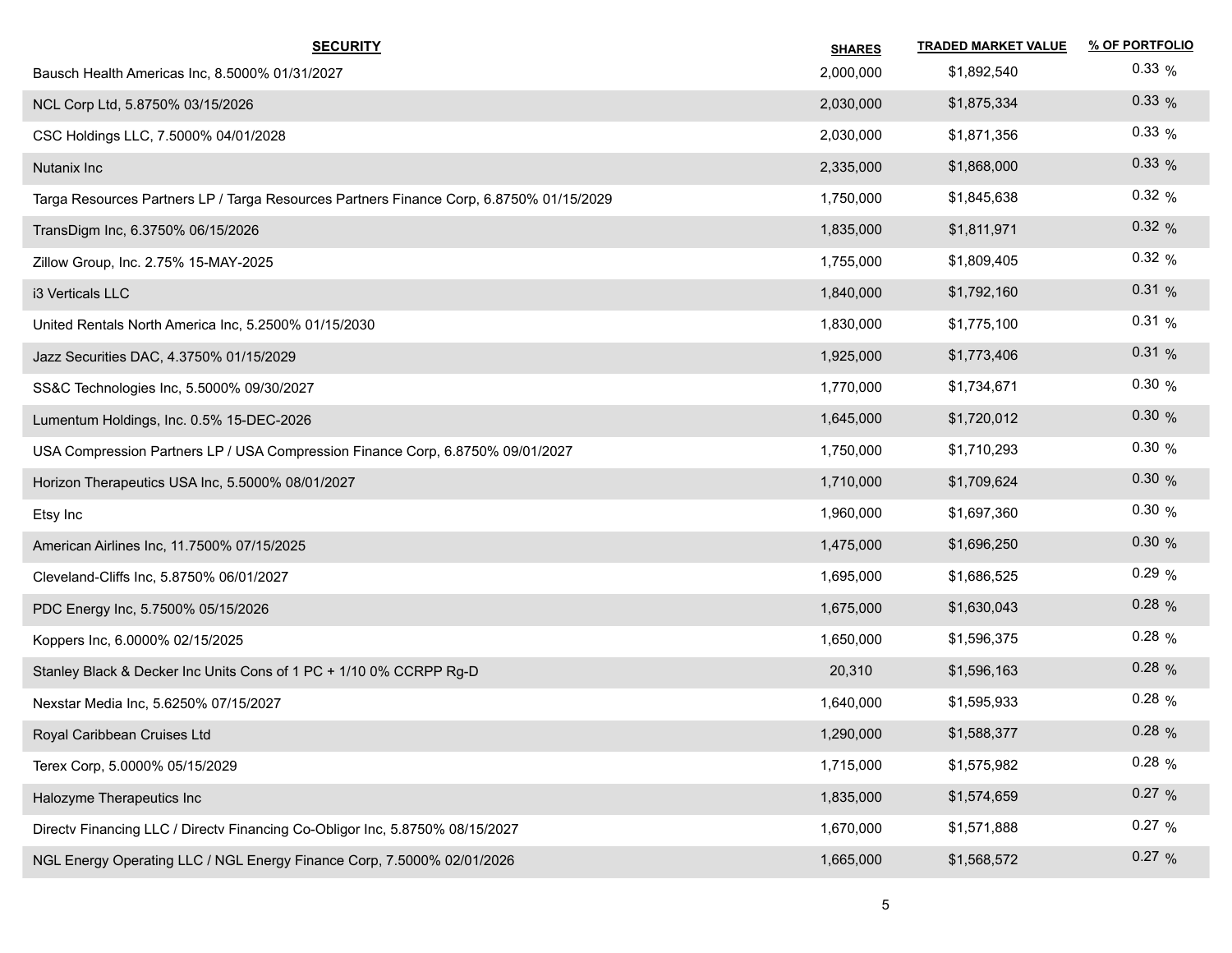| <b>SECURITY</b>                                                          | <b>SHARES</b> | <b>TRADED MARKET VALUE</b> | % OF PORTFOLIO |
|--------------------------------------------------------------------------|---------------|----------------------------|----------------|
| Sirius XM Radio Inc, 4.0000% 07/15/2028                                  | 1,735,000     | \$1,568,006                | $0.27\%$       |
| Gray Television Inc, 4.7500% 10/15/2030                                  | 1,770,000     | \$1,539,900                | 0.27 %         |
| Elanco Animal Health, Inc. Equity Unit Cons of Nts 01.02.23 + 1 PC       | 38,425        | \$1,538,921                | 0.27 %         |
| Uber Technologies Inc, 7.5000% 09/15/2027                                | 1,485,000     | \$1,528,020                | 0.27 %         |
| GFL Environmental Inc, 4.7500% 06/15/2029                                | 1,680,000     | \$1,524,600                | 0.27 %         |
| <b>Upstart Holdings Inc</b>                                              | 1,970,000     | \$1,507,050                | 0.26%          |
| CCO Holdings LLC / CCO Holdings Capital Corp, 4.5000% 05/01/2032         | 1,785,000     | \$1,501,462                | $0.26\%$       |
| Bath & Body Works Inc, 6.6250% 10/01/2030                                | 1,505,000     | \$1,496,881                | 0.26%          |
| Avis Budget Car Rental LLC / Avis Budget Finance Inc, 5.3750% 03/01/2029 | 1,595,000     | \$1,495,313                | $0.26\%$       |
| Live Nation Entertainment Inc, 4.7500% 10/15/2027                        | 1,585,000     | \$1,489,108                | 0.26%          |
| Compass Group Diversified Holdings LLC, 5.2500% 04/15/2029               | 1,655,000     | \$1,485,363                | $0.26\%$       |
| Itron Inc                                                                | 1,800,000     | \$1,476,000                | 0.26%          |
| II-VI Inc, 5.0000% 12/15/2029                                            | 1,565,000     | \$1,467,188                | 0.26%          |
| Hertz Corp/The, 5.0000% 12/01/2029                                       | 1,675,000     | \$1,465,625                | $0.26\%$       |
| American Axle & Manufacturing Inc, 6.5000% 04/01/2027                    | 1,560,000     | \$1,453,725                | $0.25\%$       |
| US Foods Inc, 4.7500% 02/15/2029                                         | 1,540,000     | \$1,422,498                | 0.25%          |
| Virgin Media Secured Finance PLC, 5.5000% 05/15/2029                     | 1,535,000     | \$1,419,875                | $0.25\%$       |
| Mozart Debt Merger Sub Inc, 5.2500% 10/01/2029                           | 1,620,000     | \$1,409,400                | 0.25%          |
| Kennedy-Wilson Inc, 5.0000% 03/01/2031                                   | 1,545,000     | \$1,394,409                | 0.24%          |
| WR Grace Holdings LLC, 5.6250% 08/15/2029                                | 1,635,000     | \$1,392,857                | 0.24%          |
| Lions Gate Capital Holdings LLC, 5.5000% 04/15/2029                      | 1,555,000     | \$1,378,492                | 0.24%          |
| Callon Petroleum Co, 8.0000% 08/01/2028                                  | 1,325,000     | \$1,370,474                | 0.24%          |
| Shift4 Payments Inc                                                      | 1,410,000     | \$1,356,420                | 0.24%          |
| Navient Corp, 6.7500% 06/15/2026                                         | 1,375,000     | \$1,350,993                | 0.24%          |
| Sunnova Energy International Inc                                         | 1,720,000     | \$1,341,600                | 0.23%          |
| Clarivate Science Holdings Corp, 4.8750% 07/01/2029                      | 1,485,000     | \$1,308,701                | 0.23%          |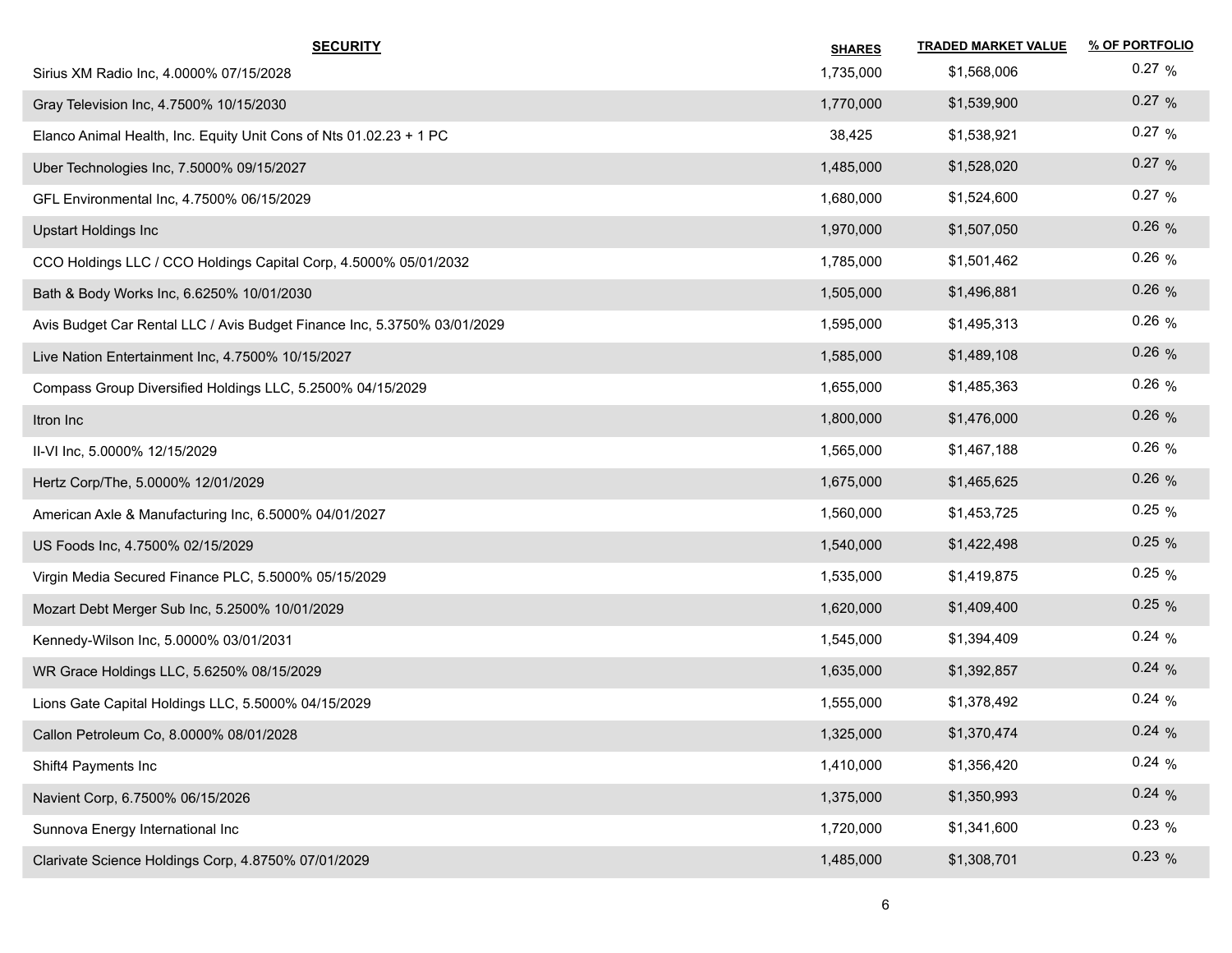| <b>SECURITY</b>                                                              | <b>SHARES</b> | <b>TRADED MARKET VALUE</b> | % OF PORTFOLIO |
|------------------------------------------------------------------------------|---------------|----------------------------|----------------|
| OneMain Finance Corp, 6.6250% 01/15/2028                                     | 1,305,000     | \$1,288,935                | $0.23\%$       |
| DCP Midstream Operating LP, 5.1250% 05/15/2029                               | 1,280,000     | \$1,258,854                | 0.22%          |
| OneMain Finance Corp, 8.2500% 10/01/2023                                     | 1,215,000     | \$1,257,525                | 0.22%          |
| NIO Inc                                                                      | 1,515,000     | \$1,254,420                | 0.22%          |
| Coty Inc, 6.5000% 04/15/2026                                                 | 1,285,000     | \$1,249,663                | 0.22%          |
| Fortress Transportation and Infrastructure Investors LLC, 9.7500% 08/01/2027 | 1,160,000     | \$1,183,502                | 0.21%          |
| SM Energy Co, 6.5000% 07/15/2028                                             | 1,185,000     | \$1,168,232                | 0.20%          |
| Comstock Resources Inc, 6.7500% 03/01/2029                                   | 1,145,000     | \$1,157,801                | 0.20%          |
| Delta Air Lines Inc, 7.3750% 01/15/2026                                      | 1,085,000     | \$1,155,525                | 0.20%          |
| NCR Corp, 5.1250% 04/15/2029                                                 | 1,195,000     | \$1,138,238                | 0.20%          |
| Organon & Co / Organon Foreign Debt Co-Issuer BV, 5.1250% 04/30/2031         | 1,255,000     | \$1,134,206                | 0.20%          |
| Bausch Health Cos Inc, 7.2500% 05/30/2029                                    | 1,490,000     | \$1,127,103                | 0.20%          |
| Navient Corp, 5.0000% 03/15/2027                                             | 1,230,000     | \$1,119,651                | 0.20%          |
| EQM Midstream Partners LP, 6.5000% 07/01/2027                                | 1,100,000     | \$1,111,000                | 0.19%          |
| NuStar Logistics LP, 6.3750% 10/01/2030                                      | 1,120,000     | \$1,102,696                | 0.19%          |
| Carnival Corp, 10.5000% 02/01/2026                                           | 1,000,000     | \$1,100,000                | 0.19%          |
| Consensus Cloud Solutions Inc, 6.5000% 10/15/2028                            | 1,145,000     | \$1,076,300                | 0.19%          |
| LogMeIn Inc, 5.5000% 09/01/2027                                              | 1,230,000     | \$1,076,250                | 0.19%          |
| Royal Caribbean Cruises Ltd, 5.5000% 04/01/2028                              | 1,175,000     | \$1,072,188                | 0.19%          |
| Southwestern Energy Co, 5.3750% 03/15/2030                                   | 1,085,000     | \$1,071,275                | 0.19%          |
| Edgewell Personal Care Co, 5.5000% 06/01/2028                                | 1,105,000     | \$1,069,088                | 0.19%          |
| Hudbay Minerals Inc, 4.5000% 04/01/2026                                      | 1,155,000     | \$1,067,861                | 0.19%          |
| TEGNA Inc, 5.0000% 09/15/2029                                                | 1,095,000     | \$1,062,150                | 0.19%          |
| Select Medical Corp, 6.2500% 08/15/2026                                      | 1,070,000     | \$1,061,975                | 0.19%          |
| Clear Channel Outdoor Holdings Inc, 7.5000% 06/01/2029                       | 1,125,000     | \$1,061,663                | 0.19%          |
| Bridgebio Pharma Inc                                                         | 2,150,000     | \$1,058,875                | 0.18%          |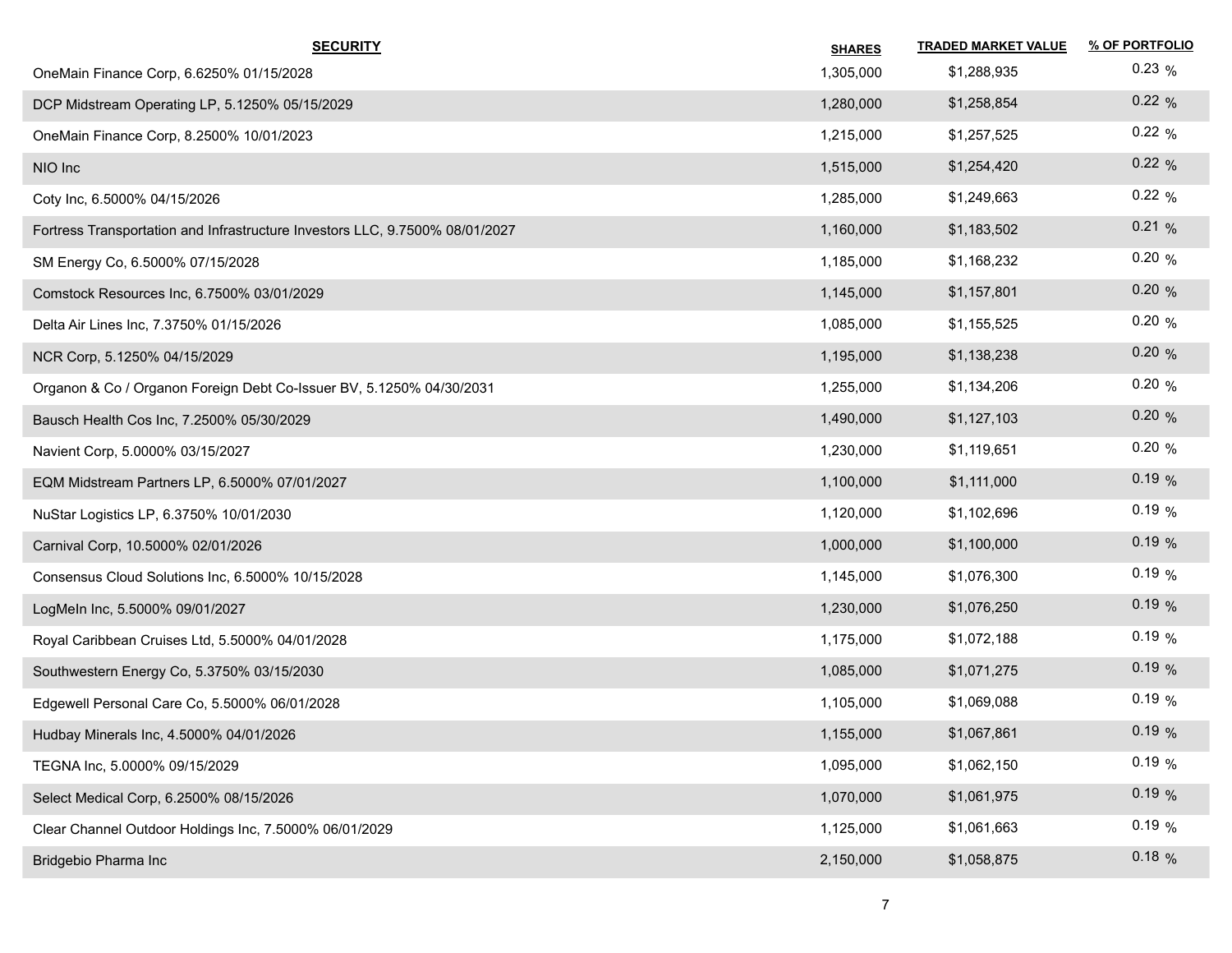| <b>SECURITY</b>                                                                                      | <b>SHARES</b> | <b>TRADED MARKET VALUE</b> | % OF PORTFOLIO |
|------------------------------------------------------------------------------------------------------|---------------|----------------------------|----------------|
| Crestwood Midstream Partners LP / Crestwood Midstream Finance Corp, 6.0000% 02/01/2029               | 1,085,000     | \$1,055,336                | $0.18\%$       |
| Mercer International Inc, 5.1250% 02/01/2029                                                         | 1,135,000     | \$1,054,313                | $0.18\%$       |
| MGM Resorts International, 4.7500% 10/15/2028                                                        | 1,145,000     | \$1,051,740                | $0.18\%$       |
| Dick's Sporting Goods Inc                                                                            | 350,000       | \$1,050,000                | 0.18%          |
| Deluxe Corp, 8.0000% 06/01/2029                                                                      | 1,105,000     | \$1,048,546                | $0.18\%$       |
| CITGO Petroleum Corp, 6.3750% 06/15/2026                                                             | 1,055,000     | \$1,048,459                | 0.18%          |
| Park Intermediate Holdings LLC / PK Domestic Property LLC / PK Finance Co-Issuer, 4.8750% 05/15/2029 | 1,125,000     | \$1,030,490                | $0.18\%$       |
| NESCO Holdings II Inc, 5.5000% 04/15/2029                                                            | 1,090,000     | \$1,027,140                | 0.18%          |
| Performance Food Group Inc, 4.2500% 08/01/2029                                                       | 1,155,000     | \$1,026,483                | $0.18\%$       |
| Tronox Inc, 4.6250% 03/15/2029                                                                       | 1,150,000     | \$1,026,375                | 0.18%          |
| Berry Global Inc, 5.6250% 07/15/2027                                                                 | 1,030,000     | \$1,026,158                | $0.18\%$       |
| Range Resources Corp, 4.7500% 02/15/2030                                                             | 1,075,000     | \$1,025,405                | 0.18%          |
| Chewy, Inc 2020 Cash Mandatory Exchangeable Trust                                                    | 1,385         | \$1,023,293                | $0.18\%$       |
| Goodyear Tire & Rubber Co/The, 9.5000% 05/31/2025                                                    | 975,000       | \$1,022,395                | 0.18%          |
| Antero Midstream Partners LP / Antero Midstream Finance Corp, 5.3750% 06/15/2029                     | 1,090,000     | \$1,021,679                | $0.18\%$       |
| Carnival Corp, 6.0000% 05/01/2029                                                                    | 1,130,000     | \$1,014,175                | 0.18%          |
| Mandiant Inc                                                                                         | 925,000       | \$1,011,719                | $0.18\%$       |
| Park Intermediate Holdings LLC / PK Domestic Property LLC / PK Finance Co-Issuer, 5.8750% 10/01/2028 | 1,035,000     | \$1,003,950                | 0.18%          |
| Goodyear Tire & Rubber Co/The, 5.2500% 07/15/2031                                                    | 1,160,000     | \$1,000,500                | $0.17\%$       |
| Antero Resources Corp, 7.6250% 02/01/2029                                                            | 944,000       | \$1,000,262                | 0.17 %         |
| CDI Escrow Issuer Inc, 5.7500% 04/01/2030                                                            | 1,035,000     | \$997,647                  | $0.17\%$       |
| Herc Holdings Inc, 5.5000% 07/15/2027                                                                | 1,015,000     | \$994,396                  | 0.17%          |
| Lumen Technologies Inc, 5.3750% 06/15/2029                                                           | 1,220,000     | \$993,458                  | 0.17%          |
| Uber Technologies Inc, 6.2500% 01/15/2028                                                            | 1,000,000     | \$990,000                  | 0.17 %         |
| Goodyear Tire & Rubber Co/The, 5.2500% 04/30/2031                                                    | 1,135,000     | \$986,724                  | 0.17%          |
| T-Mobile USA Inc, 4.7500% 02/01/2028                                                                 | 1,000,000     | \$986,645                  | 0.17%          |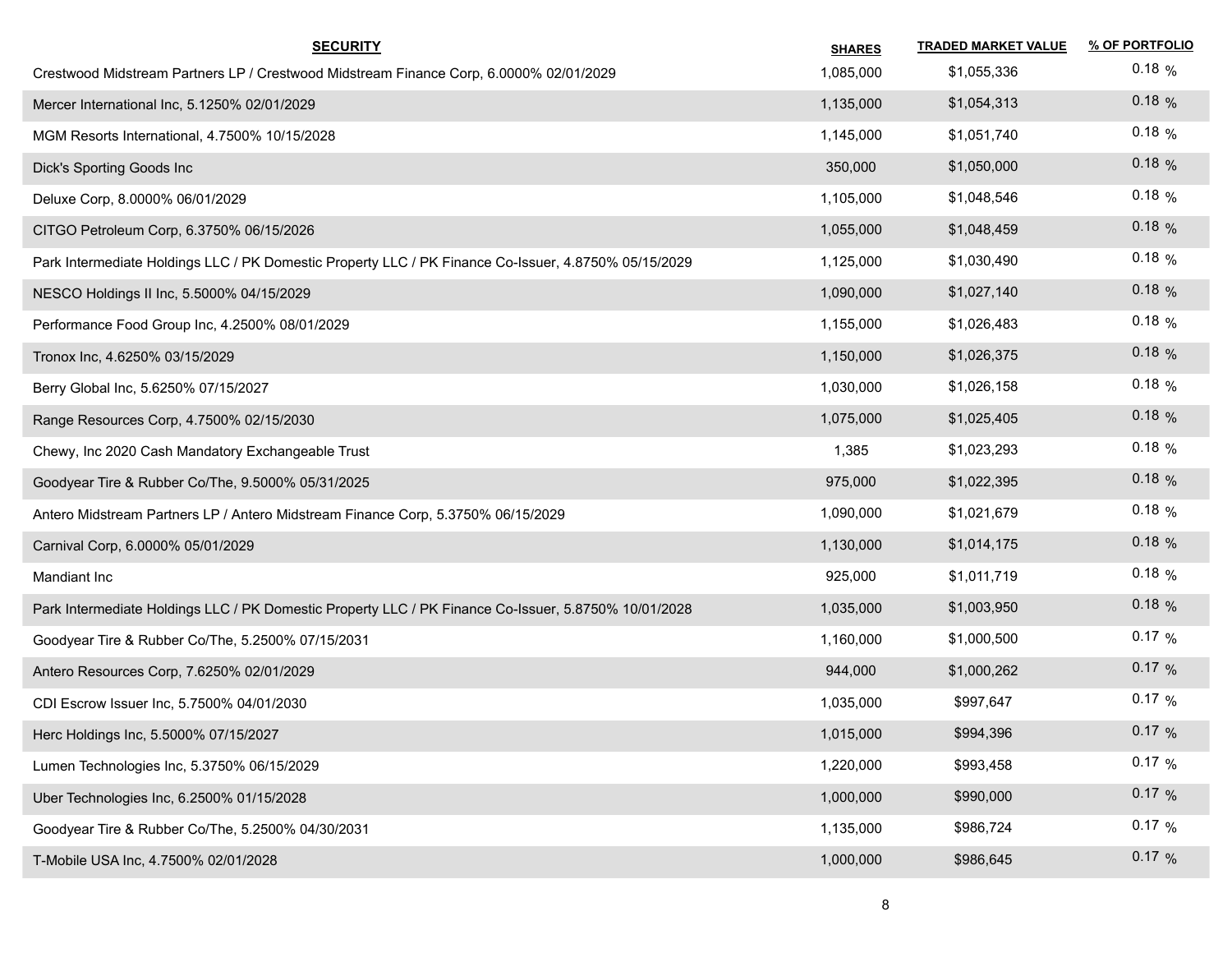| <b>SECURITY</b>                                                                                      | <b>SHARES</b> | <b>TRADED MARKET VALUE</b> | % OF PORTFOLIO |
|------------------------------------------------------------------------------------------------------|---------------|----------------------------|----------------|
| MACOM Technology Solutions Holdings Inc                                                              | 1,050,000     | \$983,325                  | $0.17\%$       |
| Service Properties Trust, 7.5000% 09/15/2025                                                         | 985,000       | \$983,158                  | 0.17%          |
| Nationstar Mortgage Holdings Inc, 5.5000% 08/15/2028                                                 | 1,080,000     | \$982,800                  | $0.17 \%$      |
| Freeport-McMoRan Inc, 5.2500% 09/01/2029                                                             | 980,000       | \$982,450                  | 0.17%          |
| 1011778 BC ULC / New Red Finance Inc, 4.0000% 10/15/2030                                             | 1,140,000     | \$974,529                  | $0.17\%$       |
| Condor Merger Sub Inc, 7.3750% 02/15/2030                                                            | 1,085,000     | \$970,750                  | 0.17%          |
| Opendoor Technologies Inc                                                                            | 1,380,000     | \$970,140                  | $0.17\%$       |
| Avaya Inc, 6.1250% 09/15/2028                                                                        | 1,045,000     | \$969,502                  | 0.17%          |
| ADT Security Corp/The, 4.1250% 08/01/2029                                                            | 1,140,000     | \$967,894                  | $0.17\%$       |
| Hilton Grand Vacations Borrower Escrow LLC / Hilton Grand Vacations Borrower Esc, 5.0000% 06/01/2029 | 1,065,000     | \$961,163                  | 0.17%          |
| Chemours Co/The, 5.7500% 11/15/2028                                                                  | 1,025,000     | \$960,938                  | $0.17\%$       |
| Five9 Inc                                                                                            | 890,000       | \$957,640                  | 0.17%          |
| Frontier Communications Holdings LLC, 6.0000% 01/15/2030                                             | 1,100,000     | \$957,099                  | 0.17 %         |
| Post Holdings Inc, 5.5000% 12/15/2029                                                                | 1,040,000     | \$946,400                  | 0.17%          |
| Picasso Finance Sub Inc, 6.1250% 06/15/2025                                                          | 928,000       | \$945,261                  | 0.17%          |
| Gray Escrow II Inc, 5.3750% 11/15/2031                                                               | 1,080,000     | \$930,917                  | $0.16\%$       |
| Jamf Holding Corp                                                                                    | 1,000,000     | \$923,750                  | $0.16\%$       |
| Frontier Communications Holdings LLC, 5.0000% 05/01/2028                                             | 1,010,000     | \$921,670                  | 0.16%          |
| Uber Technologies Inc, 8.0000% 11/01/2026                                                            | 865,000       | \$906,088                  | $0.16\%$       |
| Palo Alto Networks, Inc. 0.75% 01-JUL-2023                                                           | 425,000       | \$899,513                  | $0.16\%$       |
| Petco Health & Wellness Co Inc, First Lien Initial Term Loan, 03/03/2028                             | 905,850       | \$896,148                  | $0.16\%$       |
| Avalara Inc                                                                                          | 1,075,000     | \$858,925                  | 0.15%          |
| Wolfspeed Inc                                                                                        | 820,000       | \$820,000                  | $0.14\%$       |
| DISH DBS Corp, 5.7500% 12/01/2028                                                                    | 890,000       | \$796,087                  | 0.14%          |
| Targa Resources Partners LP / Targa Resources Partners Finance Corp, 6.5000% 07/15/2027              | 750,000       | \$772,605                  | $0.13\%$       |
| Joseph T Ryerson & Son Inc, 8.5000% 08/01/2028                                                       | 702,000       | \$754,650                  | 0.13%          |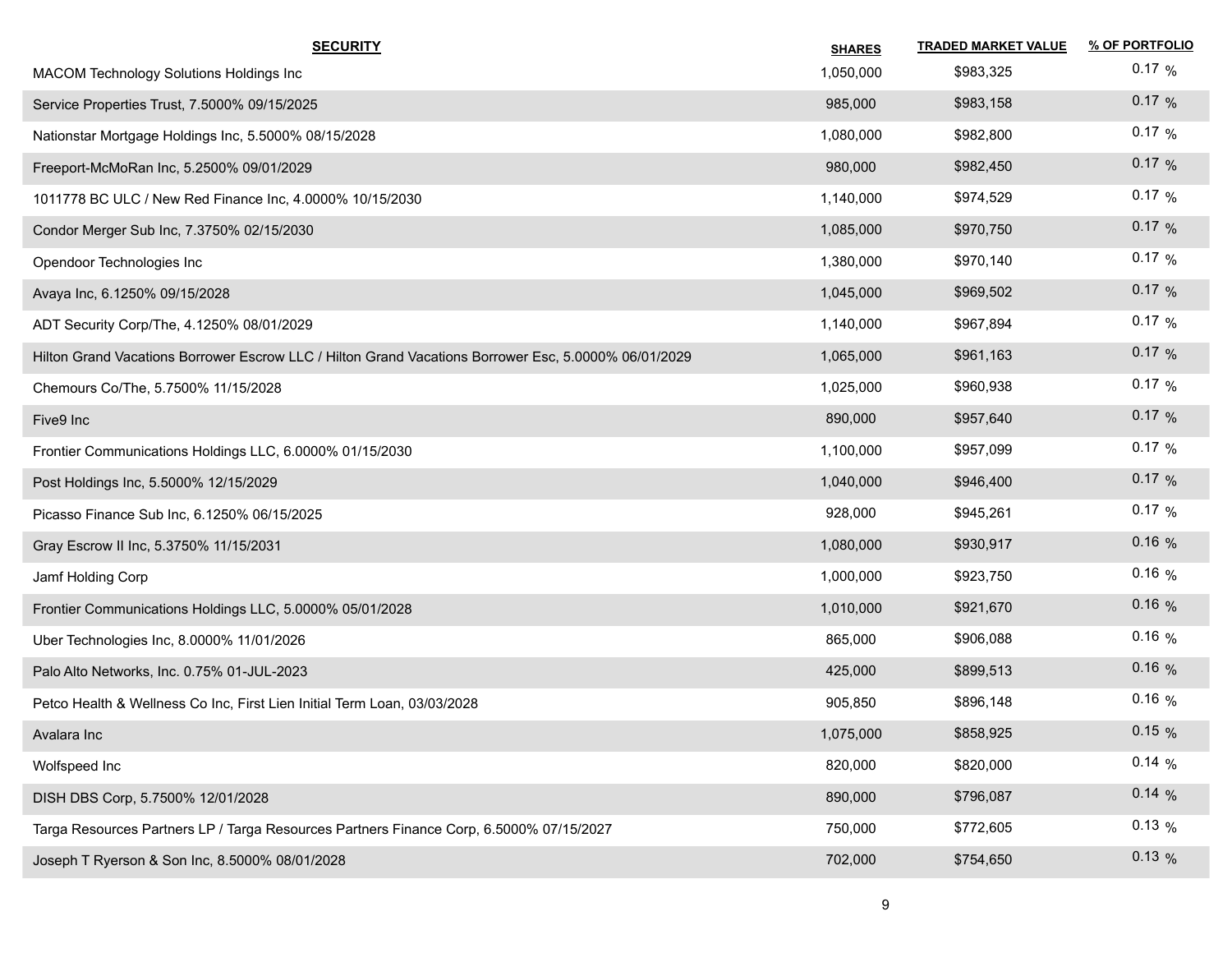| <b>SECURITY</b>                                                              | <b>SHARES</b> | <b>TRADED MARKET VALUE</b> | % OF PORTFOLIO |
|------------------------------------------------------------------------------|---------------|----------------------------|----------------|
| Hilton Domestic Operating Co Inc, 4.0000% 05/01/2031                         | 840,000       | \$751,254                  | $0.13\%$       |
| Air Transport Services Group Inc                                             | 655,000       | \$745,456                  | $0.13\%$       |
| T-Mobile USA Inc, 3.5000% 04/15/2031                                         | 835,000       | \$740,086                  | $0.13\%$       |
| Royal Caribbean Cruises Ltd, 11.5000% 06/01/2025                             | 671,000       | \$729,511                  | $0.13\%$       |
| Weatherford International Ltd, 8.6250% 04/30/2030                            | 575,000       | \$569,170                  | 0.10%          |
| Antero Resources Corp, 5.3750% 03/01/2030                                    | 580,000       | \$566,712                  | 0.10%          |
| Griffon Corp, 5.7500% 03/01/2028                                             | 625,000       | \$557,813                  | 0.10%          |
| Boyd Gaming Corp, 8.6250% 06/01/2025                                         | 526,000       | \$548,350                  | 0.10%          |
| Triumph Group Inc, 8.8750% 06/01/2024                                        | 515,000       | \$532,932                  | 0.09%          |
| Comstock Resources Inc, 5.8750% 01/15/2030                                   | 545,000       | \$524,459                  | 0.09%          |
| Tenneco Inc, 7.8750% 01/15/2029                                              | 505,000       | \$510,196                  | 0.09%          |
| Sunoco LP / Sunoco Finance Corp, 4.5000% 04/30/2030                          | 565,000       | \$509,833                  | 0.09%          |
| Asbury Automotive Group Inc, 4.6250% 11/15/2029                              | 560,000       | \$504,073                  | 0.09%          |
| Nationstar Mortgage Holdings Inc, 5.7500% 11/15/2031                         | 565,000       | \$501,438                  | 0.09%          |
| Fortress Transportation and Infrastructure Investors LLC, 5.5000% 05/01/2028 | 580,000       | \$500,250                  | 0.09%          |
| Asbury Automotive Group Inc, 5.0000% 02/15/2032                              | 560,000       | \$497,000                  | 0.09%          |
| Royal Caribbean Cruises Ltd, 5.3750% 07/15/2027                              | 540,000       | \$496,230                  | 0.09%          |
| Macy's Retail Holdings LLC, 5.8750% 03/15/2030                               | 525,000       | \$492,634                  | 0.09%          |
| Macy's Retail Holdings LLC, 6.1250% 03/15/2032                               | 530,000       | \$490,250                  | 0.09%          |
| Navient Corp, 4.8750% 03/15/2028                                             | 545,000       | \$478,238                  | $0.08\%$       |
| Mercer International Inc, 5.1250% 02/01/2029                                 | 495,000       | \$459,810                  | $0.08\%$       |
| Lyft Inc                                                                     | 390,000       | \$437,385                  | 0.08 %         |
| OneMain Finance Corp, 5.3750% 11/15/2029                                     | 475,000       | \$426,313                  | $0.07\%$       |
| Ccf Holdings LLC Class M Equity                                              | 879,959       | \$413,581                  | $0.07\%$       |
| CommScope Technologies LLC, 5.0000% 03/15/2027                               | 485,000       | \$380,725                  | $0.07\%$       |
| Ccf Hidgs LLC Wt Ccf Hidgs LLC Wts C                                         | 1,455,681     | \$363,920                  | 0.06%          |